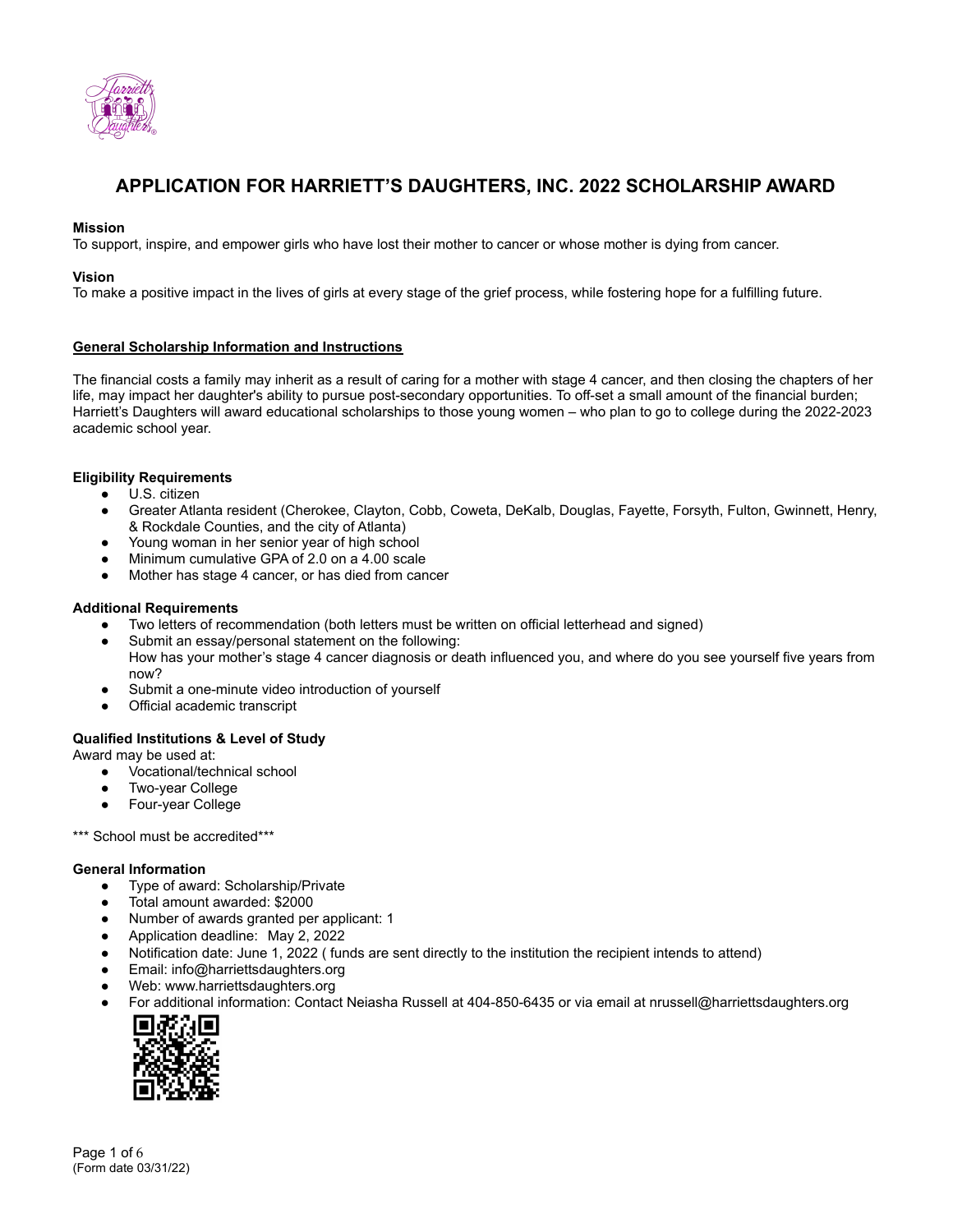

### **COMPLETE and RETURN ALL REQUIRED DOCUMENTS (except transcripts) TO: [info@harriettsdaughters.org](mailto:info@harriettsdaughters.org)**

The **complete application package** (application, transcript(s), and letters of recommendations must be received no later than **May 2, 2022, 11:59 p.m. EST.** Applications, transcripts, and letters of recommendations received later than **May 2, 2022, 11:59 p.m. EST** will not be considered. All materials and information submitted becomes the property of Harriett's Daughters, Inc.; therefore, please maintain a copy of this application for your records.

One (1) copy of your official transcript must be sent by your high school directly to Harriett's Daughters, Inc. The official transcript must bear the school seal or be stamped. **The address is: 2870 Peachtree Rd., Unit #864, Atlanta, GA 30305.**

Two (2) letters of recommendation must be submitted which comment on your activities, character, and initiative. Letters from relatives, including step-parents, guardians, and/or persons residing in your household, are not acceptable. All letters must be on letterhead that includes the address and telephone number of the person making the recommendation. **The person making the recommendation must submit the letter electronically to info@harriettsdaughters.org.**

The criteria for selection will be based upon the following: A). quality and completeness of application package, B). essay/personal statement, C). scholastic achievement, D). two letters of recommendation, E). financial need, and F.) a one-minute video introduction.

Notification of the Scholarship Committee's decision will occur no later than June 1, 2022.

Scholarship awards will be made at the beginning of the fall semester/quarter upon confirmation of registration at an accredited college or university as certified by the school registrar. Written confirmation must be forwarded directly from the college/university registrar by October 30, 2022. Awardees should expect to receive their scholarship award approximately 15-20 days after Harriett's Daughters, Inc. receives the required proof of registration. Awards not claimed by October 30, 2022, will be forfeited.

| <b>TYPE or PRINT</b>        |                        |            |  |  |
|-----------------------------|------------------------|------------|--|--|
| <b>LAST NAME:</b>           | <b>FIRST NAME:</b>     |            |  |  |
| <b>Street Address:</b>      |                        | Apt#       |  |  |
| City:                       | <b>State</b>           | <b>ZIP</b> |  |  |
| Email:                      |                        |            |  |  |
| Daytime Telephone:          | <b>Cell Telephone:</b> |            |  |  |
| <b>Current High School:</b> |                        |            |  |  |

## **TYPE or PRINT ALL INFORMATION**

### **PART I - MISCELLANEOUS SCHOOL INFORMATION**

| <b>Expected Graduation Date:</b> | Principal's Name:        |  |  |  |
|----------------------------------|--------------------------|--|--|--|
| <b>Spring Break Week:</b>        | <b>Counselor's Name:</b> |  |  |  |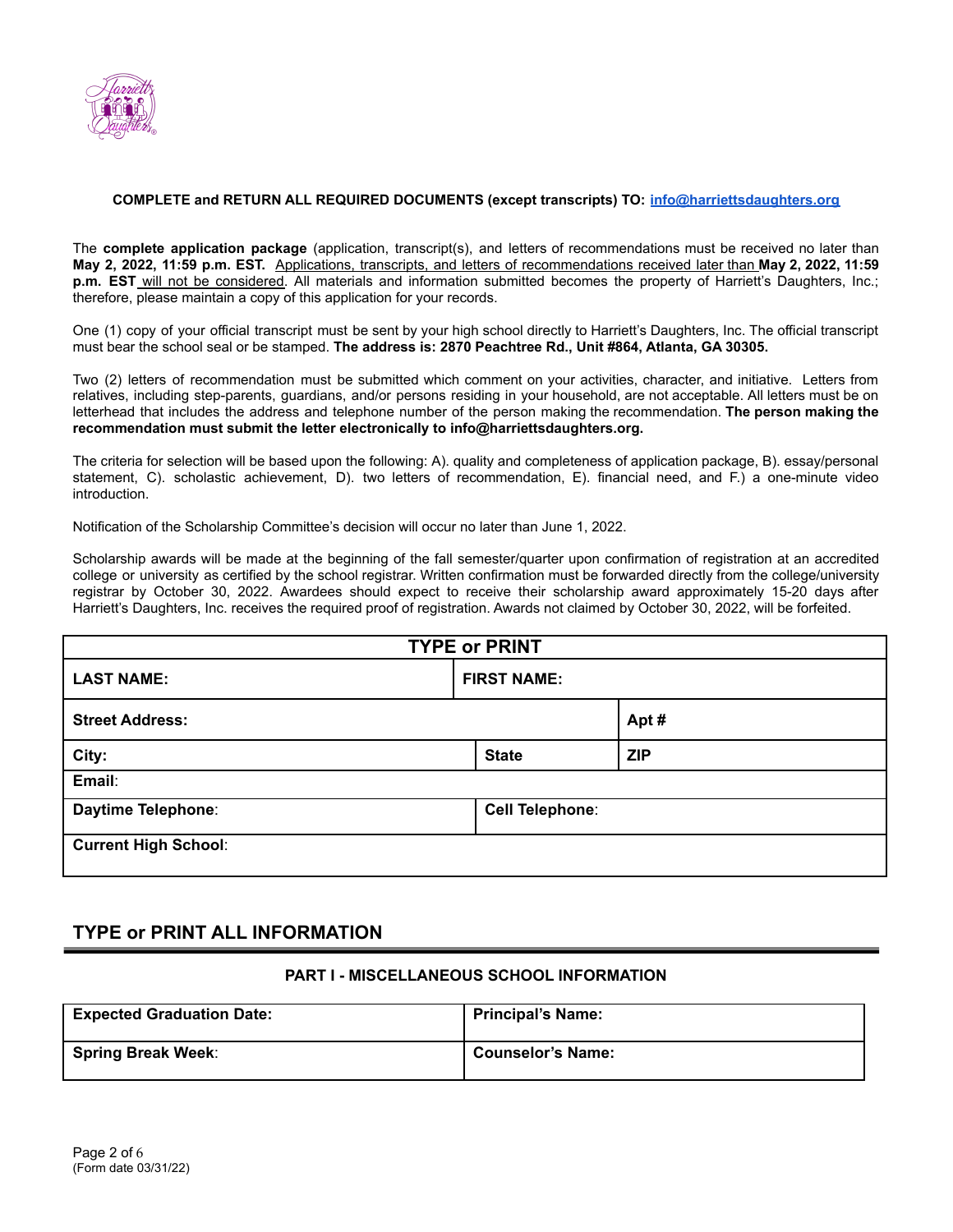

## **PART II - EDUCATIONAL BACKGROUND**

| <b>High School</b><br><b>Name</b> | <b>School</b><br><b>Address</b> | Date(s) Attended | <b>Rank in Class</b><br><b>Class Size</b> |
|-----------------------------------|---------------------------------|------------------|-------------------------------------------|
|                                   |                                 |                  | <b>Rank:</b>                              |
|                                   |                                 |                  | <b>Class Size:</b>                        |

## **PART III - HONORS, SPECIAL TALENTS, AND WORK EXPERIENCE**

**1. Honors, Awards, and Special Talents:** (Include dates received for Honors and Awards.)

**2. Membership in Clubs/Organizations and Offices Held:** (Include dates.)

**3. Extracurricular School Activities and/or Community Activities:** (Include dates.)

**4. List any work experience:** Give job title, employer, and dates of employment (Indicate both paid and volunteer work.)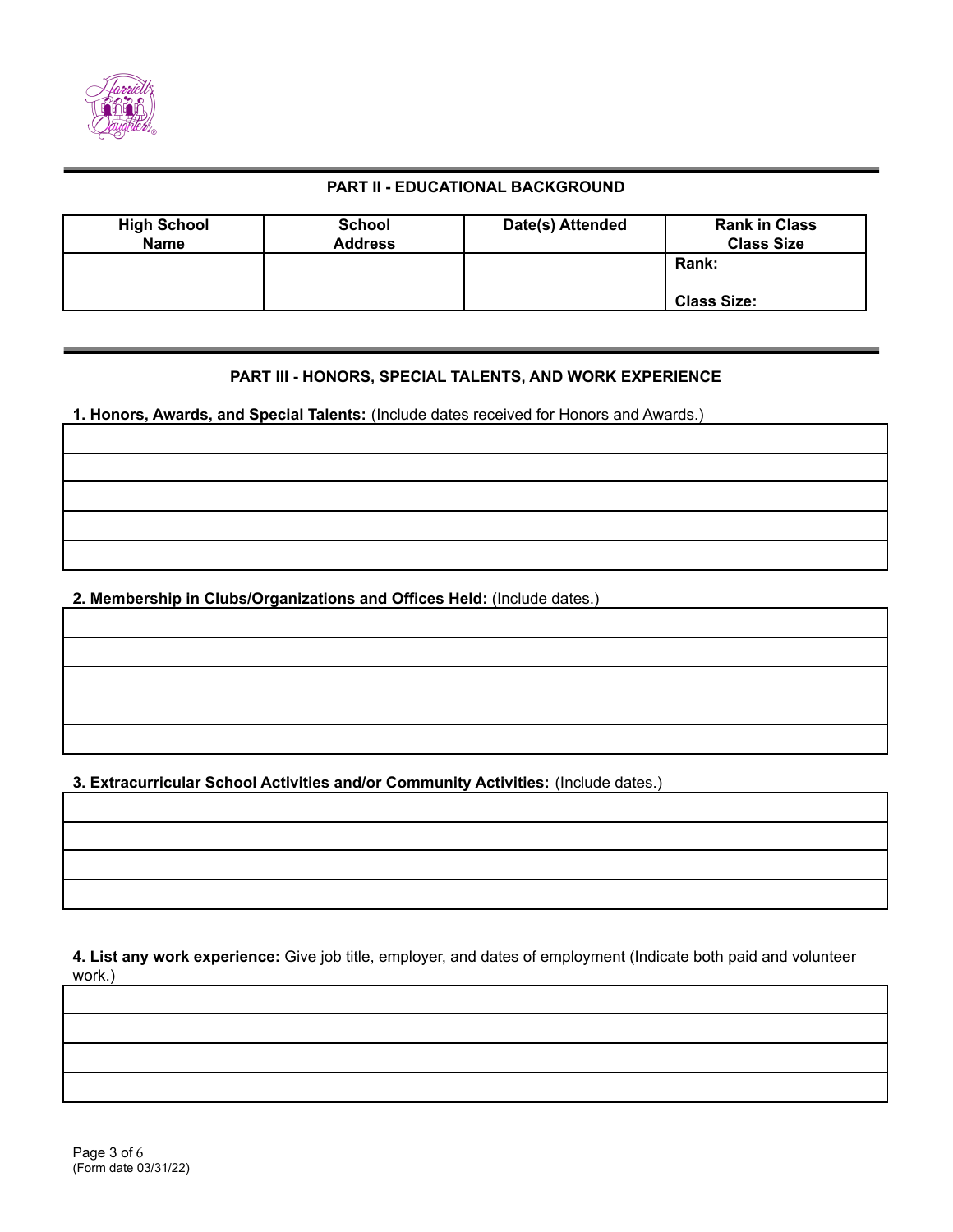

## **PART IV – ESSAY/PERSONAL STATEMENT**

How has your mother's stage 4 cancer diagnosis or death influenced you, and where do you see yourself five years from now? Please use an additional sheet, if needed.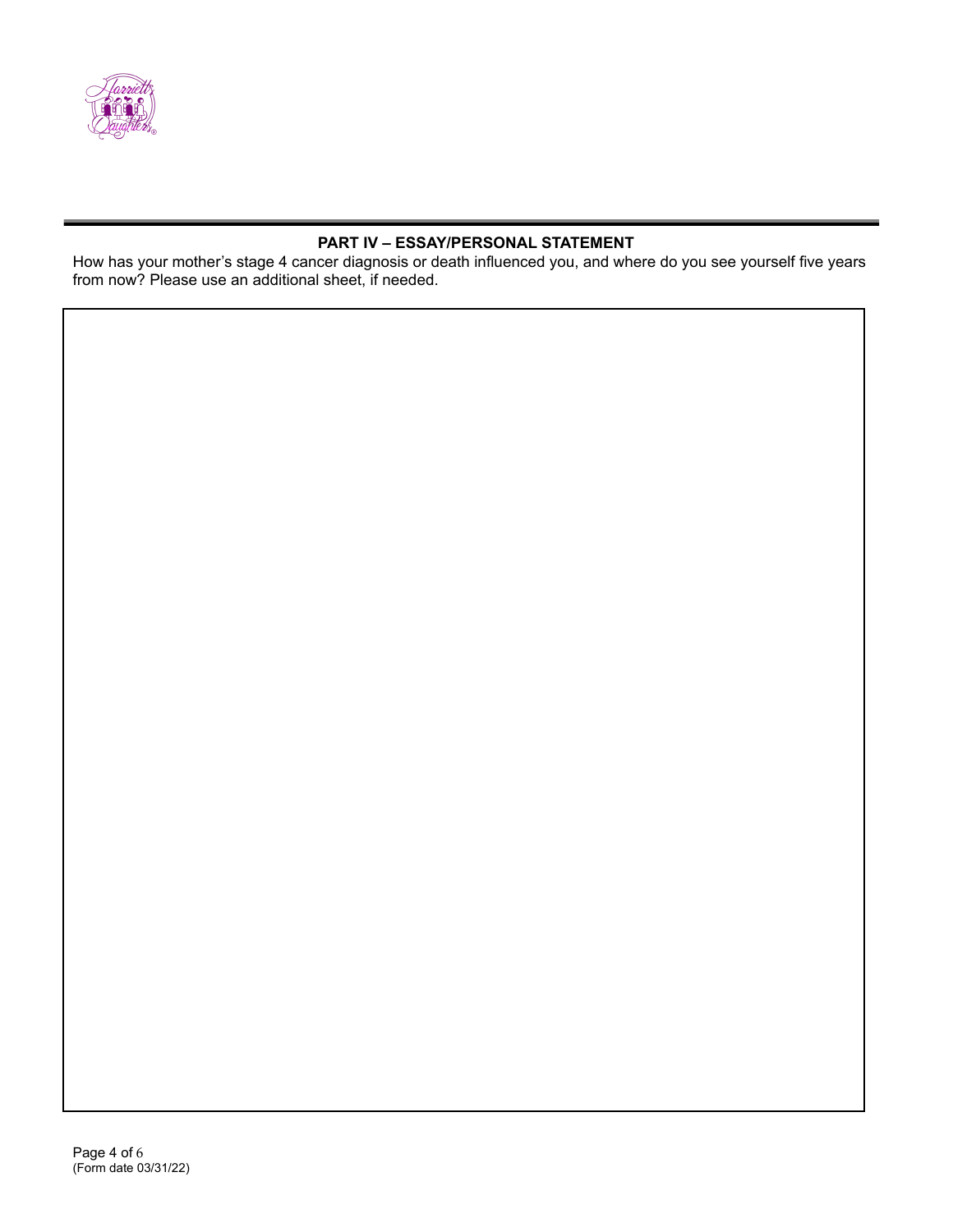

Provide a one-minute video introducing yourself to the committee (include your major goals, college major, anticipated career and any other information that would help us in evaluating your application package).

## **PART V – PROPOSED EDUCATIONAL PLAN**

In order of preference, please list the names and addresses of schools to which you have applied or will be attending for the period in which this financial assistance is requested:

|                                                                     | School 1                   | <b>School 2</b>            | School 3                   |  |  |  |  |
|---------------------------------------------------------------------|----------------------------|----------------------------|----------------------------|--|--|--|--|
| <b>SCHOOL NAME</b>                                                  |                            |                            |                            |  |  |  |  |
| <b>Address</b>                                                      |                            |                            |                            |  |  |  |  |
| <b>Status of Application</b><br>Pending / Accepted<br>(Circle one.) |                            | Pending / Accepted         | Pending / Accepted         |  |  |  |  |
| <b>ANNUAL COST</b>                                                  |                            |                            |                            |  |  |  |  |
| Tuition                                                             |                            |                            |                            |  |  |  |  |
| <b>Books</b>                                                        |                            |                            |                            |  |  |  |  |
| Room/Board                                                          |                            |                            |                            |  |  |  |  |
| Transportation                                                      |                            |                            |                            |  |  |  |  |
| Personal                                                            |                            |                            |                            |  |  |  |  |
| <b>TOTAL</b>                                                        |                            |                            |                            |  |  |  |  |
| Academic system<br>used by each school<br>(Circle one.)             | Semester/Quarter/Trimester | Semester/Quarter/Trimester | Semester/Quarter/Trimester |  |  |  |  |